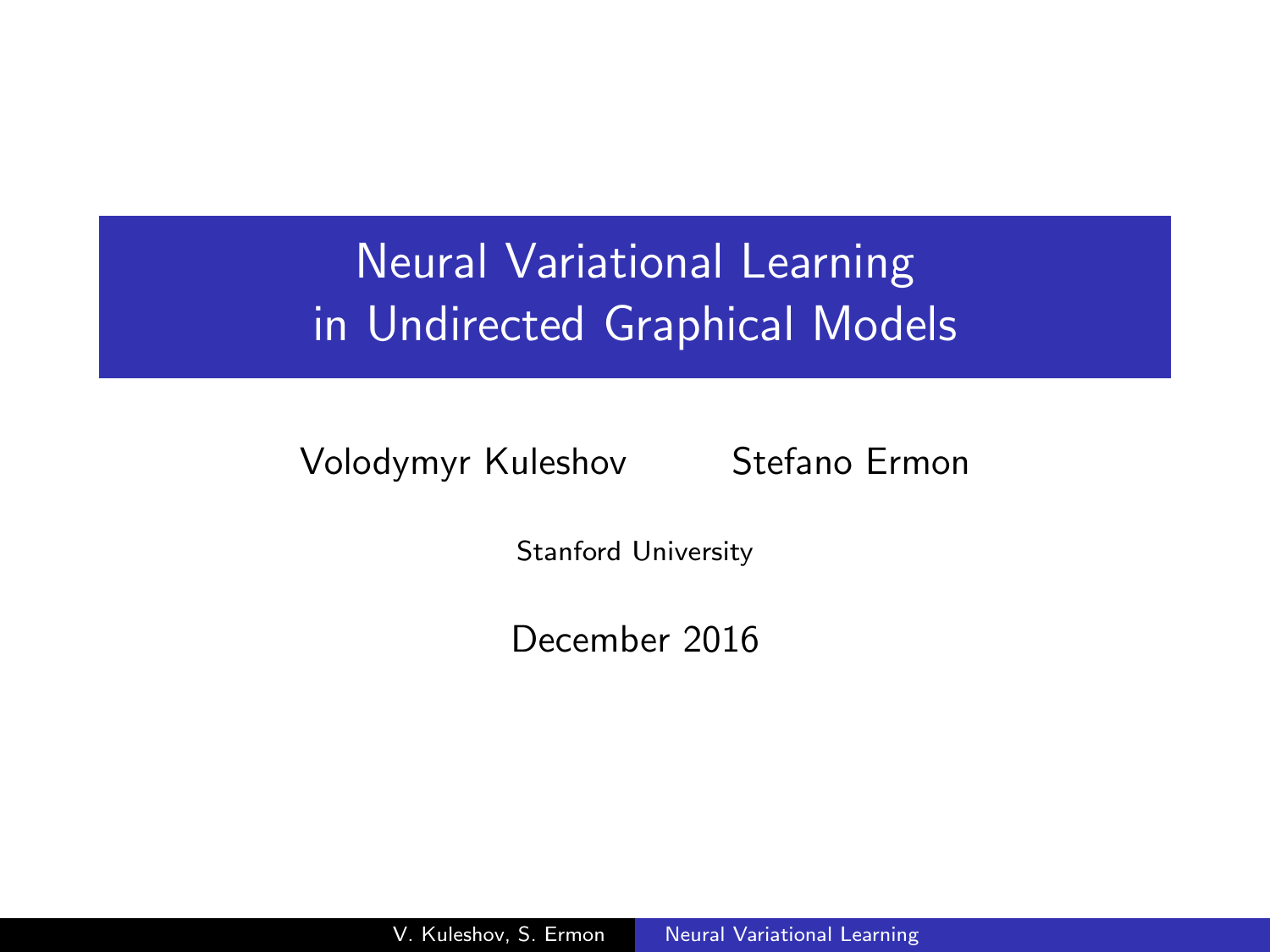#### Markov Random Fields (MRFs)

An MRF is a probability distribution of the form

$$
p_{\theta}(x) = \frac{\tilde{p}_{\theta}(x)}{Z(\theta)},
$$
 where  $Z(\theta) = \int_{x} \tilde{p}_{\theta}(x) dx,$ 

where  $\tilde{p}_{\theta}(x) = \exp(\theta \cdot x)$  is an unnormalized probability and  $Z(\theta)$ is the partition function.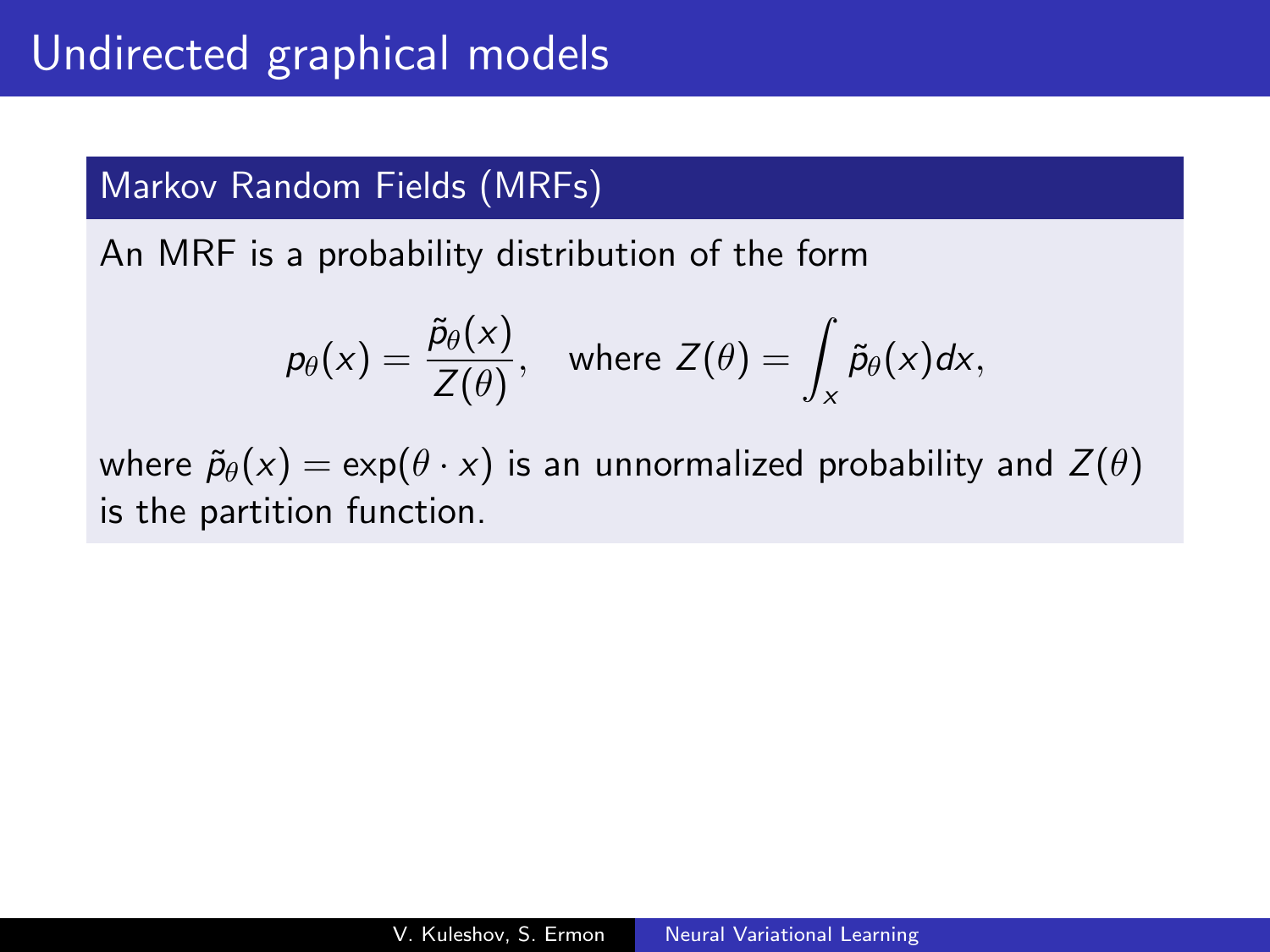#### Markov Random Fields (MRFs)

An MRF is a probability distribution of the form

$$
p_{\theta}(x) = \frac{\tilde{p}_{\theta}(x)}{Z(\theta)},
$$
 where  $Z(\theta) = \int_{x} \tilde{p}_{\theta}(x) dx,$ 

where  $\tilde{p}_{\theta}(x) = \exp(\theta \cdot x)$  is an unnormalized probability and  $Z(\theta)$ is the partition function.

This work proposes variational lower bounds on MRF log-likelihood:

$$
\log p_{\theta}(\mathcal{D}) = \frac{1}{n} \sum_{i=1}^{n} \theta \cdot x_{i} - \log Z(\theta)
$$
  

$$
\geq \mathcal{L}(p_{\theta}, q_{\phi})
$$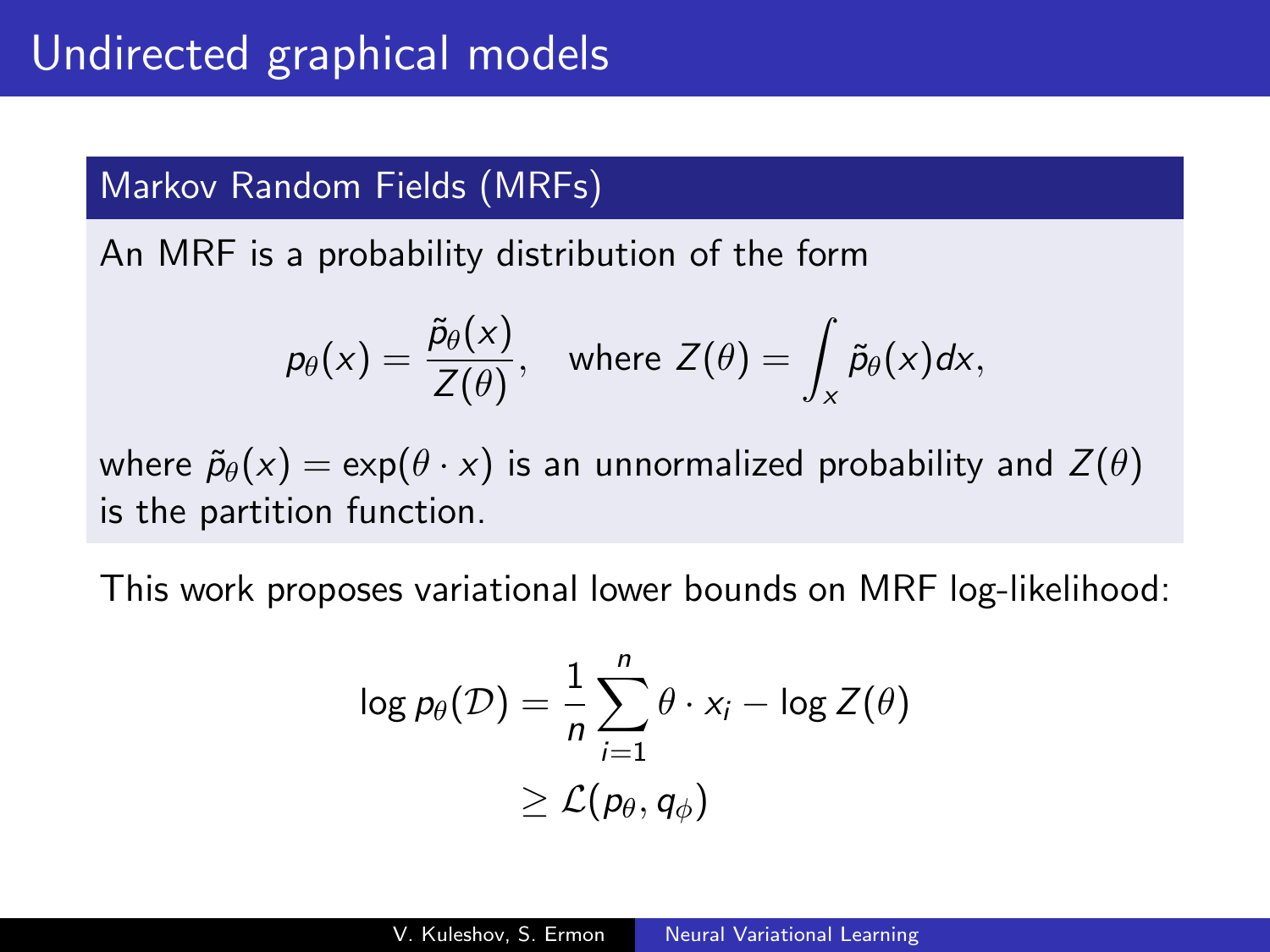## An Upper Bound on Partition Function

Consider an importance sampling estimate of  $Z(\theta)$  with proposal q:

$$
Z(\theta) = \int_{x} \tilde{p}_{\theta}(x) dx = \int_{x} \frac{\tilde{p}_{\theta}(x)}{q(x)} q(x) dx = \mathbb{E}_{q(x)} \frac{\tilde{p}_{\theta}(x)}{q(x)} dx.
$$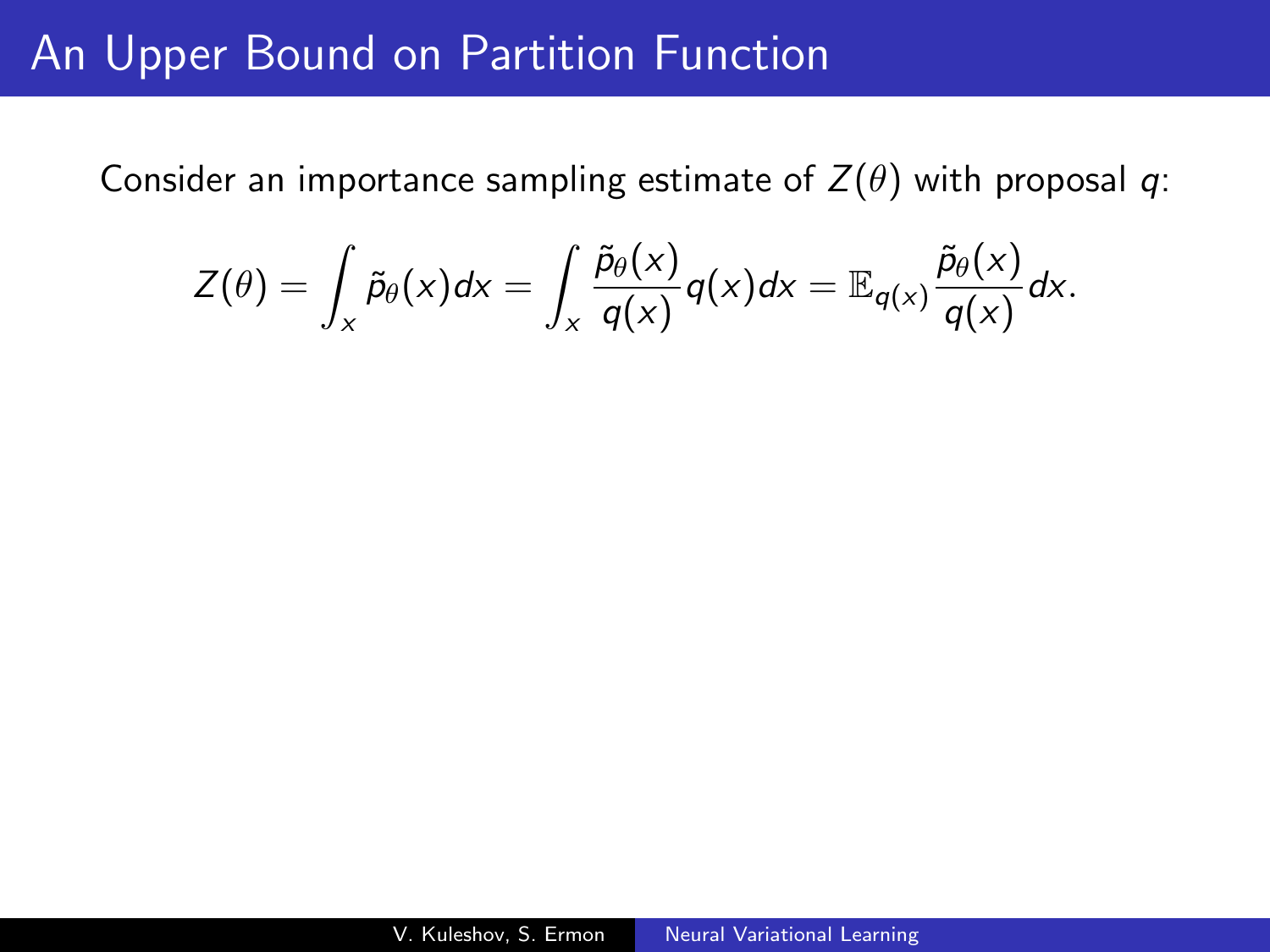## **An Upper Bound on Partition Function**

Consider an importance sampling estimate of  $Z(\theta)$  with proposal q:

$$
Z(\theta) = \int_{x} \tilde{p}_{\theta}(x) dx = \int_{x} \frac{\tilde{p}_{\theta}(x)}{q(x)} q(x) dx = \mathbb{E}_{q(x)} \frac{\tilde{p}_{\theta}(x)}{q(x)} dx.
$$

#### Upper bound on partition function

The importance sampling variance is a natural upper bound on  $Z(\theta)$ 

$$
\mathbb{E}_{q(x)}\left[\left(\frac{\tilde{p}(x)}{q(x)} - Z(\theta)\right)^2\right] = \mathbb{E}_{q(x)}\left[\frac{\tilde{p}(x)^2}{q(x)^2}\right] - Z(\theta)^2 \ge 0
$$
  
Importance sampling variance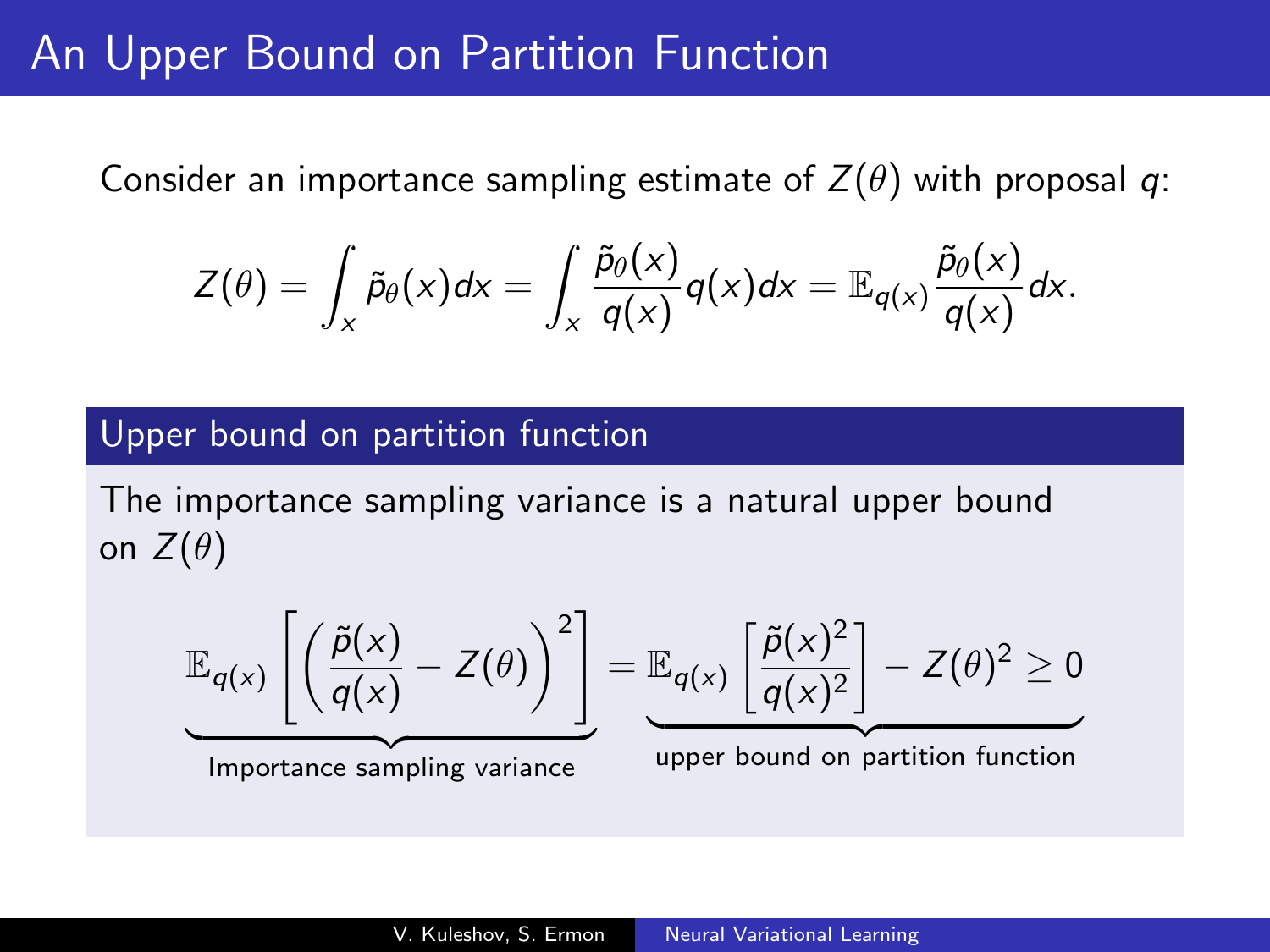# Choice of Approximating Distribution q

We use a flexible family for q that includes auxiliary variables a.

Auxiliary-variable models Let  $\tilde{p}(z, a) = \tilde{p}(z)p(a|z)$  and  $q(z, a) = q(z|a)q(a)$ . Then  $\mathbb{E}_{q(a,z)}\left[\frac{p(a|z)^2\tilde{p}(z)^2}{q(z)z^2q(z)^2}\right]$  $q(z|a)^2q(a)^2$  $\Big] \geq \mathbb{E}_{q(a,z)} \left[ \frac{\widetilde{\rho}(z)^2}{\sigma(z)^2} \right]$  $q(z)^2$  $\Big] \geq Z(\theta)^2$ .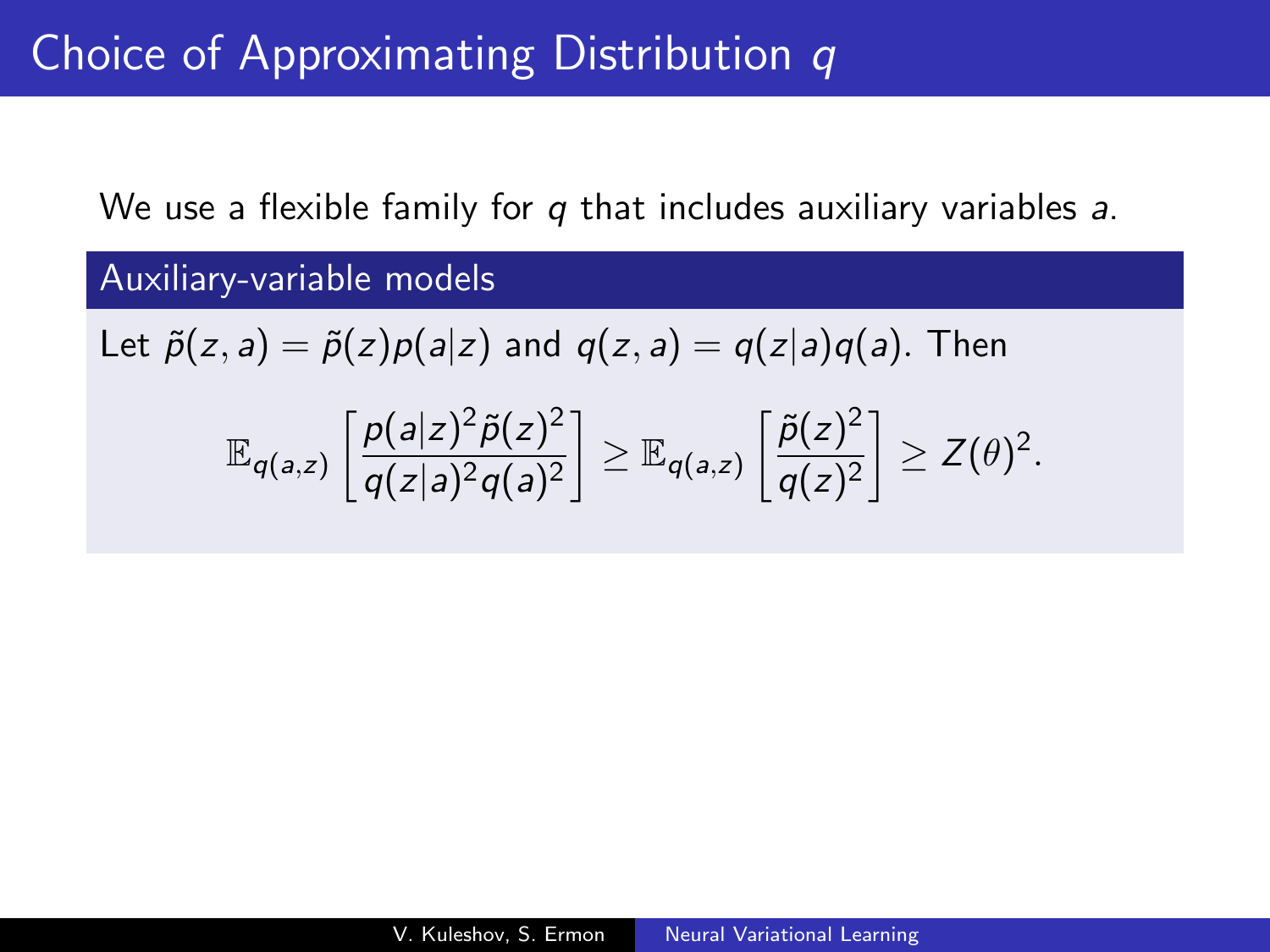We use a flexible family for q that includes auxiliary variables a.

Auxiliary-variable models

Let 
$$
\tilde{p}(z, a) = \tilde{p}(z)p(a|z)
$$
 and  $q(z, a) = q(z|a)q(a)$ . Then

$$
\mathbb{E}_{q(a,z)}\left[\frac{\rho(a|z)^2\tilde{\rho}(z)^2}{q(z|a)^2q(a)^2}\right]\geq \mathbb{E}_{q(a,z)}\left[\frac{\tilde{\rho}(z)^2}{q(z)^2}\right]\geq Z(\theta)^2.
$$

Different instantiations of  $q(z|a)$  lead to variants of:

- **Non-parametric variational inference (Gershman et al., 2012)**
- Auxiliary deep generative models (Maaloe et al, 2016)
- Markov chain variational Inference (Salimans et al., 2015)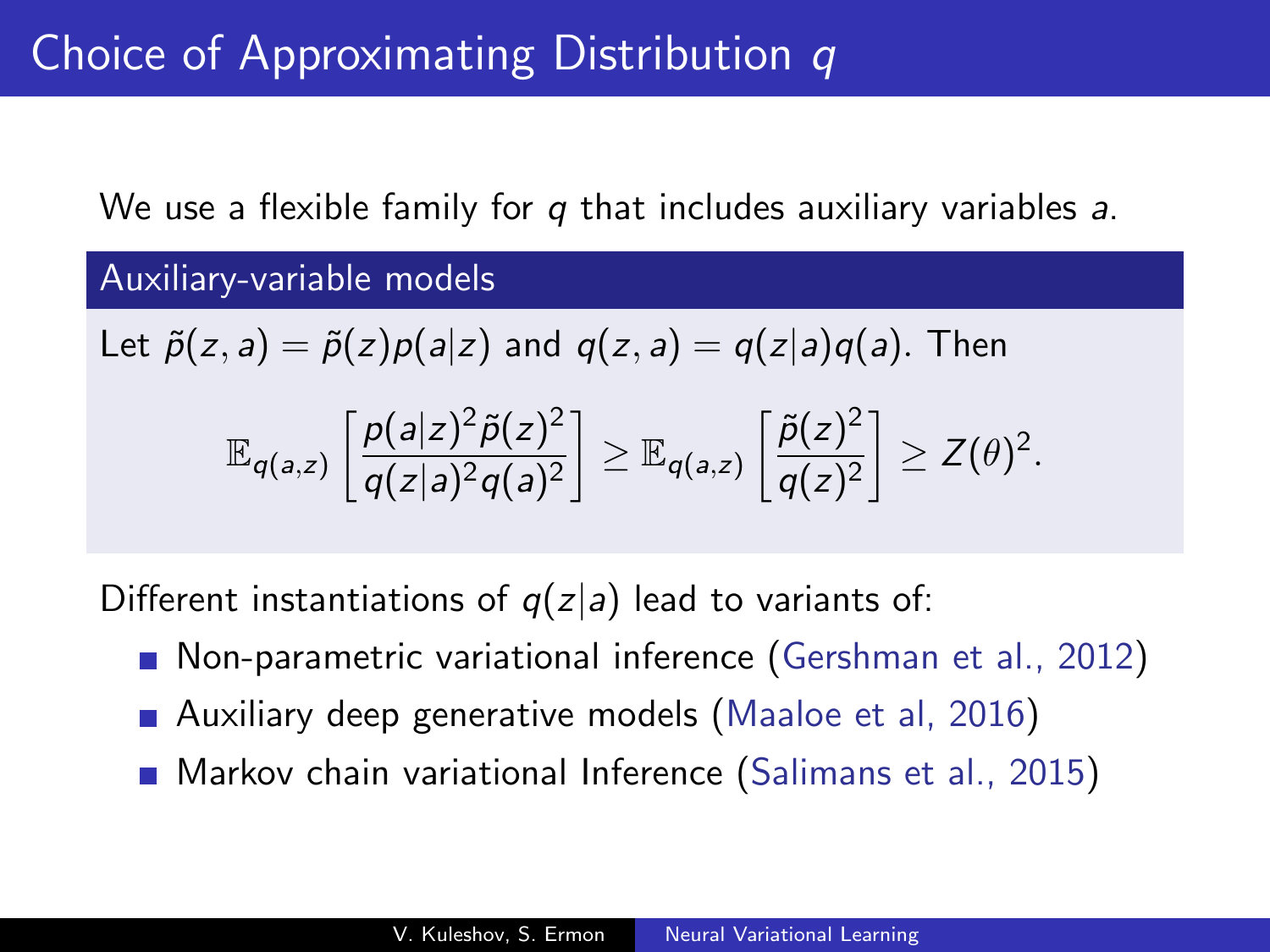### **Results**

Training an RBM with 100 hidden units on sklearn digit dataset